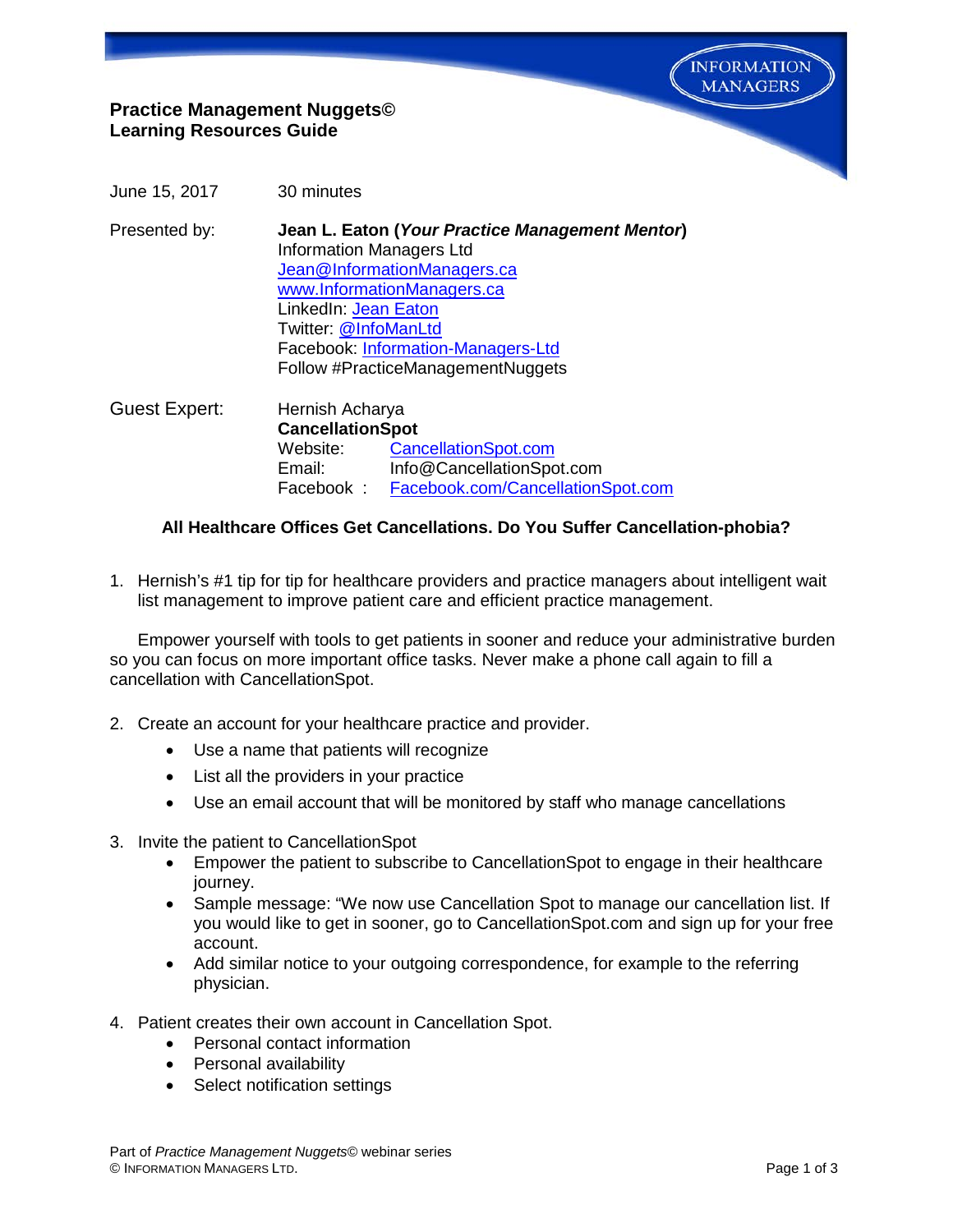### **Practice Management Nuggets© Learning Resources Guide**

- 5. Healthcare provider monitors new patient subscribers to CancellationSpot.
	- Validate individual patients
	- Validate appropriate cancellation list, triage status, appointment duration, start and end date
- 6. How to Broadcast Your Cancellation Summary
	- 1. Receive your appointment cancellation and access your account on CancellationSpot.com
	- 2. Select the cancellation list.
	- 3. Select the date and time of the cancellation.
	- 4. Click "Broadcast".
- 7. How the broadcast is processed.
	- CancellationSpot broadcasts the message to the appropriate patients.
	- Patient calls the clinic to claim the open appointment.
	- Clinic validates the appointment fill and turns off the broadcast message on CancellationSpot.
	- Clinics using CancellationSpot fill virtually every open spot!
- 8. Which practices benefits the most from CancellationSpot?
	- Any practice with a waitlist or that books patients for future appointments will benefit from CancellationSpot.
- 9. There is no fee to patients to subscribe to CancellationSpot.

Notifications by email are free for patients, but if they choose to use text notifications, there is a nominal one time fee.

# **Your Free Gift From CancellationSpot**

**1 Year Free Subscription to CancellationSpot.** 



**Get Notified of Appointment Openings with Your Healthcare Provider** 

Create a provider account in [www.CancellationSpot.com/Register-Provider](http://www.cancellationspot.com/Register-Provider) **before June 30, 2017**.

**Step 1: Register now at www.CancellationSpot.com/register-provider Step 2: Send an email to [Info@CancellationSpot.com](mailto:Info@CancellationSpot.com) and request your Practice Management Nuggets Bonus!**